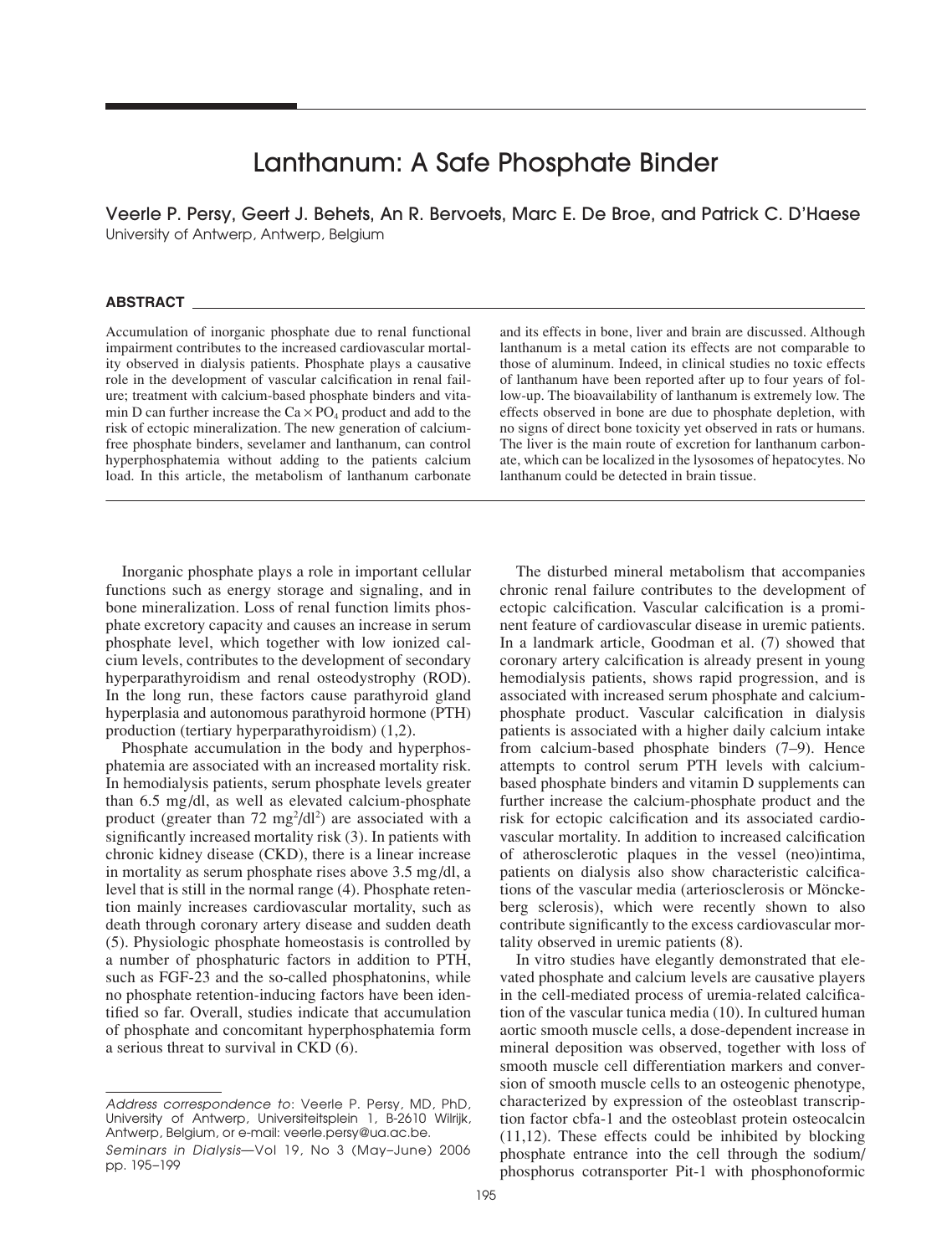

Fig. 1. Metabolism of two trivalent cations: aluminum and lanthanum. In contrast to aluminum, there is no increased deposition of lanthanum in end-stage renal disease compared to patients with normal renal function. Adapted from Behets et al. (23).

acid (11). In epigastric arteries of uremic patients undergoing transplantation, the presence of calcification was associated with expression of cbfa-1 (13), alkaline phosphatase, and the bone matrix proteins osteopontin, bone sialoprotein, and collagen type I (14), confirming the cell biological parallels between vascular calcification and bone formation. Several proteins possessing a high calcium affinity, such as matrix Gla protein, osteoprotegrin, osteopontin, and fetuin, may modulate the ectopic calcification process in the vasculature by their ability to act as natural inhibitors of these calcifications.

The available calcium-free phosphate binders include sevelamer hydrochloride (a nonaluminum, noncalciumcontaining hydrogel of cross-linked poly(allylamine hydrochloride) that binds phosphate anions through ionic exchange with chloride) and more recently, lanthanum carbonate. These products can control phosphate levels without inducing calcium overload. In comparison with calcium-based phosphate binder therapy, treatment with sevelamer slowed down the progression of coronary artery and aortic calcification in dialysis patients (15,16). However, apart from its phosphate binding activity, sevelamer also acts as a bile acid sequestrant (17), resulting in lowering of total and low-density lipoprotein (LDL) cholesterol, and can induce acidosis by exchange of bicarbonate with chloride ions (18). These additional effects can also influence the calcification process. However, no studies on the effect of lanthanum carbonate, which is a pure phosphate binder, on vascular calcification in dialysis patients are available yet.

Lanthanum belongs to the group of elements known as the "lanthanides." It is the most electropositive (cationic) element of the rare earth group, is uniformly trivalent, and its binding is almost exclusively ionic. It is a hard "acceptor" with an overwhelming preference for oxygen-containing anions. Therefore the most common

biological ligands are the carboxyl and phosphate groups  $(PO<sub>4</sub><sup>3−</sup>)$  with which it can form very tight complexes.

In comparison with aluminum, lanthanum accumulates to a lesser extent in the body of dialysis patients, mainly because of its ultralow gastrointestinal absorption and biliary elimination of the small absorbed fraction (Fig. 1). Studies have shown that the absolute bioavailability of lanthanum in man is less than 0.002%, with the majority of an oral dose being excreted in the feces. Biliary elimination (80%) and direct transport across the gut wall into the lumen (13%) represent the main routes of elimination. Therefore the elimination of lanthanum is not dependent on renal function; of a lanthanum dose of 1 g/day in healthy volunteers, only 0.00003% was excreted in the urine (19), indicating that, compared with individuals with normal renal function, chronic renal insufficiency patients are not at an increased risk for accumulation of the element. This has been confirmed in several phase 1 clinical studies, which have indicated similar plasma exposure and pharmacokinetics of lanthanum in dialysis patients and healthy individuals (19).

This is in contrast to orally administered aluminum, of which  $0.01-0.10\%$  is absorbed from the gastrointestinal tract (Fig. 1) (20,21), and which is mainly eliminated via the kidney, biliary excretion being negligible. When calcium citrate was coadministered with aluminum hydroxide (2.4 g/day), aluminum excretion increased from 70– 120 mg/day up to 350–603 mg/day (21). Citrate does not influence gastrointestinal absorption of lanthanum.

# Lanthanum and Bone

In experimental studies, no effects of lanthanum on bone have been observed in animals with normal renal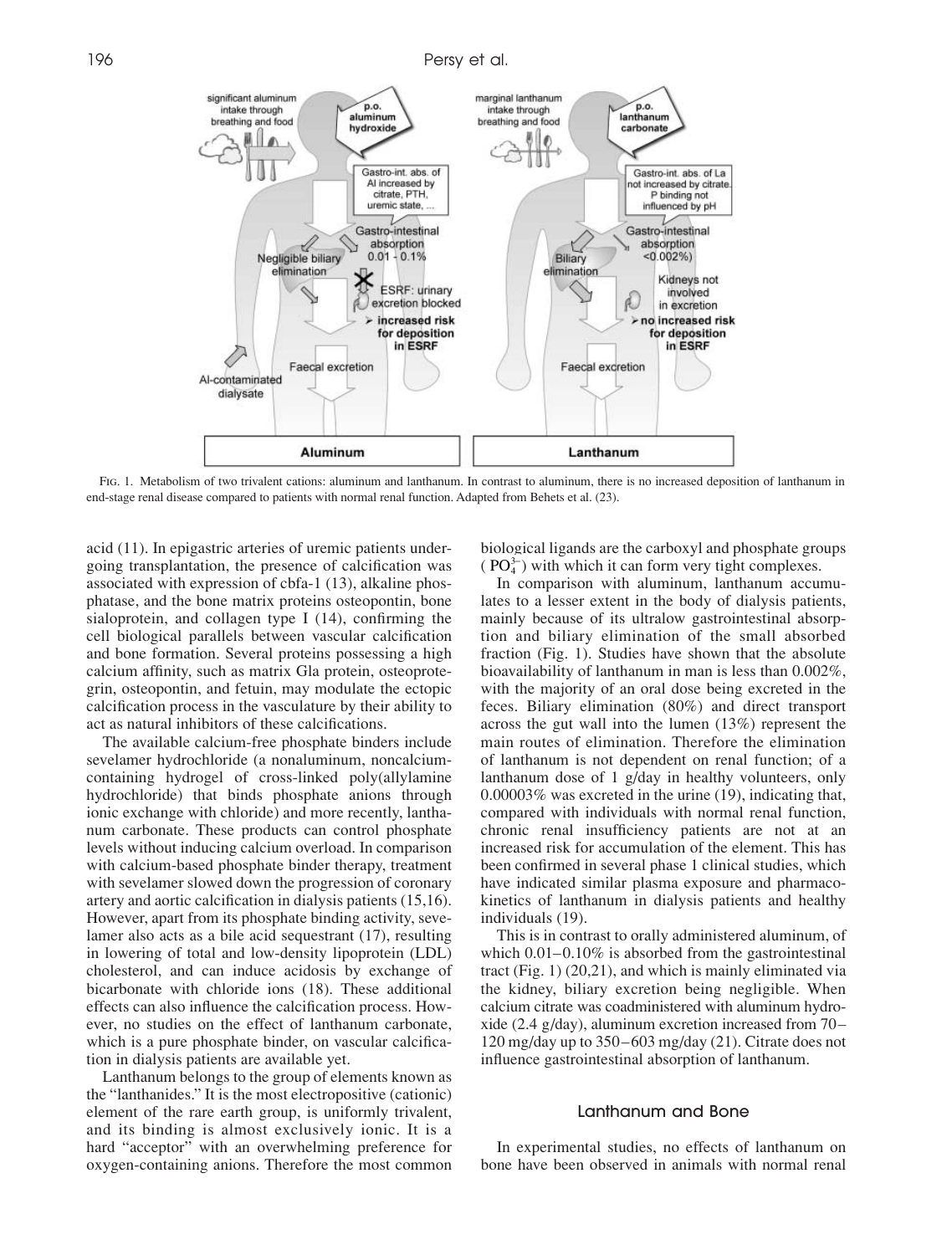

FIG. 2. Using the highly sensitive methodology of X-ray fluorescence, lanthanum was found at several sites in human bone.

function loaded with lanthanum at doses up to 2000 mg/ kg/day for 2 years (22). On the other hand, rats with chronic renal failure loaded with doses of 1000–2000 mg/kg/day for 12 weeks showed an impairment of bone mineralization (23). However, several further studies produced evidence that the observed lesions were pharmacologically mediated and resulted from phosphate depletion induced by the administration of high doses of lanthanum carbonate rather than being the consequence of a direct toxic effect of the compound.

Further evidence of the absence of any direct toxicity of lanthanum on bone includes the fact that bone lanthanum concentration does not correlate with the various histomorphometric bone parameters, and the effects of lanthanum on bone mimic those induced by feeding a lowphosphate diet, are normalized with phosphate repletion (24), and are similar to those observed in rats treated with sevelamer (25). Moreover, whereas in dialysis patients with aluminum-related bone disease (expressed either as osteomalacia or adynamic bone) aluminum accumulation was accompanied by a decreased number/ activity of osteoblasts (26), such an effect was not seen after lanthanum loading in either rats or humans (27).

# Clinical Studies

Studies in animals and humans have shown that lanthanum is deposited in bone and liver. Localization of lanthanum in bone, obtained by means of X-ray fluorescence at the European Synchrotron Radiation Facility, Grenoble, France, showed the element to be present at both active and quiescent sites of bone mineralization, independent of the type of ROD, as well as diffusely distributed throughout the mineralized bone matrix, especially in rats and humans with increased bone turnover (Fig. 2). Lanthanum was also found in cells in close proximity to the resorption lacunae (osteoclasts, macrophages) (28).

As the accumulation of cations in bone goes along with an interaction between the cation of interest and

bone calcium, knowledge of the molar bone cation: calcium ratio is of particular interest for a better understanding of its potential to disrupt bone mineral structure. Regarding lanthanum (molecular weight 139), the highest concentration observed in the bone of dialysis patients was  $9.5 \mu g/g$  (67 nmol/g) wet weight after 4.5 years of treatment with lanthanum carbonate  $(2.5-3.0 \text{ g})$ day). Considering a bone calcium concentration of 120  $mg/g$  (3 mmol/g) and assuming a homogeneous distribution of lanthanum throughout the bone, the molar bone lanthanum:calcium ratio would be as low as  $2 \times 10^{-5}$ , that is, only 1 out of 50,000 calcium atoms would be replaced by lanthanum. If one assumes lanthanum to accumulate in only 1% of the total bone volume, still only 1 out of 500 calcium ions would be replaced by lanthanum, and any effect on either bone mineral crystal nucleation, crystal growth, or structure would not readily be expected. Applying the same reasoning to aluminum and assuming the total amount of the element (up to 50  $\mu$ g/g, 1.8  $\mu$ mol/g) is localized in only 1% of the total bone volume (a reasonable assumption in patients with aluminum-related osteomalacia in which the element is localized at the osteoid-calcification front of the bone), the molar bone aluminum:calcium ratio would be  $6 \times 10^{-2}$ . In other words, 1 out of 16 calcium atoms would be replaced by aluminum, increasing the probability of toxic effects at the level of apatite nucleation, crystal growth, or structure.

A randomized, comparator-controlled, parallel-group, open-label study was set up to assess the evolution of ROD in dialysis patients receiving treatment with lanthanum carbonate versus calcium carbonate for 1 year, with particular emphasis on the possible development of aluminum-like bone diseases, that is, osteomalacia or adynamic bone (29).

Paired bone biopsy specimens were taken in 63 patients at the start and after 12 months of treatment with either lanthanum carbonate  $(n = 33)$  or calcium carbonate  $(n = 30)$ . The bone biopsies were assessed for lanthanum content, and were examined for histologic and histodynamic changes.

After 1 year of lanthanum carbonate treatment, serum lanthanum levels were slightly increased, although not dose-dependently (mean serum levels ranging from 0.51 to 1.08 ng/ml), and reached a plateau within 12 weeks of treatment. After 1 year of treatment with lanthanum carbonate, bone lanthanum levels did not exceed 5.5 µg/g wet weight (median  $1.8 \mu$ g/g).

The distribution of the different types of ROD at baseline was comparable between the two groups, with mixed ROD being the most common type. After 1 year of treatment, lanthanum carbonate was associated with a reduction in each of the more extreme forms of ROD (i.e., hyperparathyroidism, adynamic bone disease, and osteomalacia). Calcium carbonate was associated with an increase in the proportion of patients with hyperparathyroidism or adynamic bone disease. Overall, five out of seven (71%) lanthanum carbonate-treated patients with low-turnover bone disease (adynamic bone or osteomalacia) at baseline, and 80% (four out of five) of those with baseline hyperparathyroidism evolved toward a normalization in bone turnover, compared with three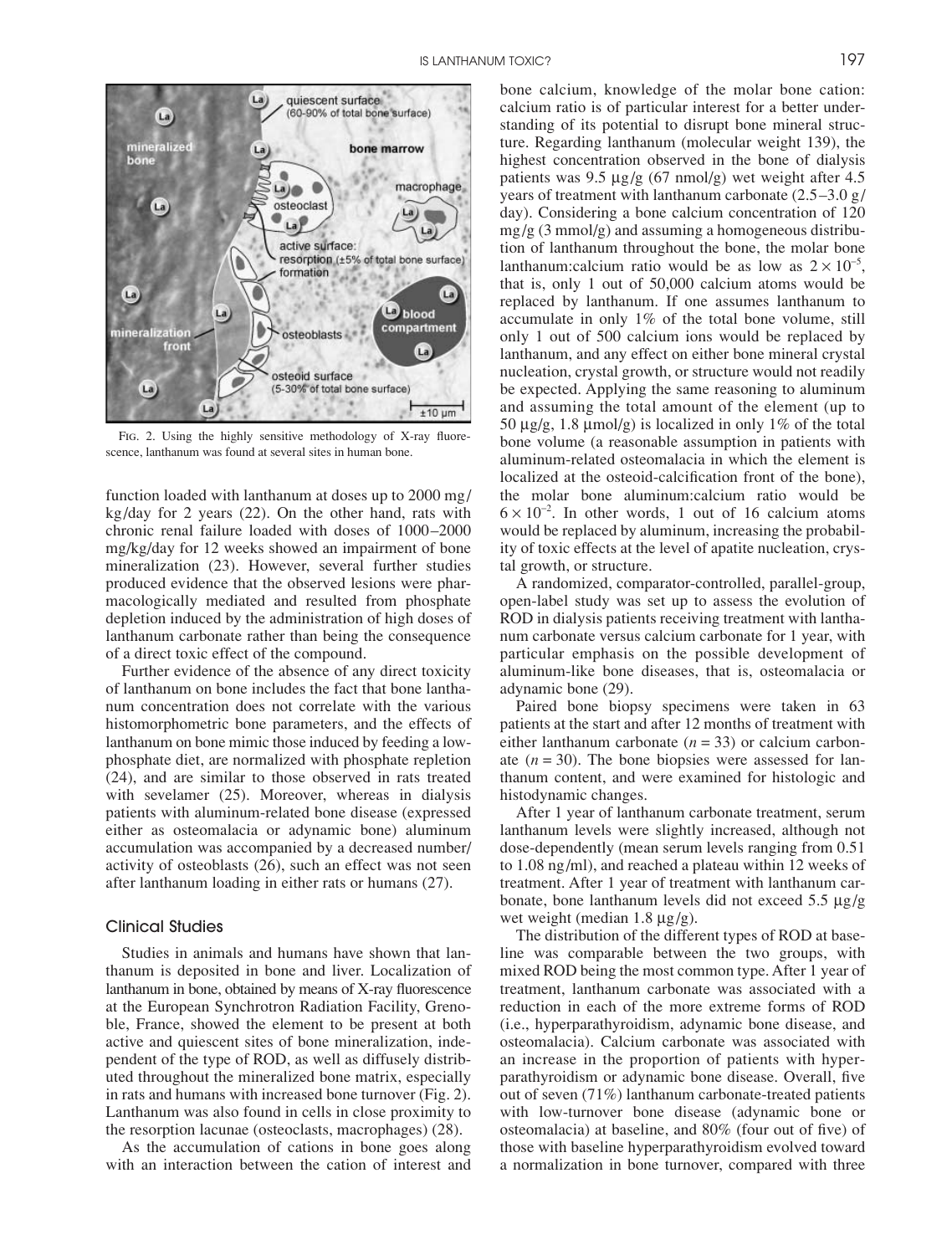| Parameter            | Lanthanum<br>carbonate<br>$(n = 682)$ | Standard<br>therapy<br>$(n = 677)$ | P-value* |
|----------------------|---------------------------------------|------------------------------------|----------|
|                      |                                       |                                    |          |
| ALT (U/L)            | $17.8 \pm 12.2$                       | $17.3 \pm 12.5$                    |          |
| Change from baseline | $-1.3 \pm 15.9$                       | $0.03 + 13.0$                      | 0.197    |
| GGT (U/L)            | $43.9 \pm 81.7$                       | $48.6 + 76.2$                      |          |
| Change from baseline | $-0.5 \pm 47.1$                       | $4.9 \pm 44.4$                     | 0.107    |
| 2 years              |                                       |                                    |          |
| ALT (U/L)            | $17.0 \pm 10.4$                       | $15.5 \pm 17.6$                    |          |
| Change from baseline | $-2.17 \pm 15.1$                      | $-1.16 \pm 11.0$                   | 0.421    |
| GGT (U/L)            | $42.8 \pm 84.2$                       | $44.6 \pm 68.1$                    |          |
| Change from baseline | $-0.6 + 49.7$                         | $28 + 435$                         | 0.425    |

\*from mixed effects model to compare the change from baseline

Normal values: ALT (men): < 30 U/L, women: < 19 U/L; GGT: 0-51 U/L Fig. 3. Liver enzymes after treatment with lanthanum carbonate or standard therapy (32).

out of seven  $(42%)$  and three out of six  $(50%)$  calcium carbonate-treated patients, respectively.

In summary, the proportion of patients with adynamic bone disease, osteomalacia, or hyperparathyroidism in the lanthanum carbonate group decreased from 36% to 18% after 1 year of treatment, whereas the number of patients with these types of ROD increased from 43% to 53% in the calcium carbonate group. In the lanthanum group, no aluminum-like effects on bone were observed.

## Lanthanum and Liver

Since the liver is the main excretory organ of lanthanum, it is not surprising to find some deposition of the element at this site. However, clinical studies with up to 4 years of follow-up have not disclosed any hepatotoxic effect of the drug in patients treated with this phosphate binder (Fig. 3). Twelve weeks of lanthanum loading by oral gavage of 2000 mg/kg/day to rats with moderate renal failure resulted in concentrations of 1.5 µg/g and 3.5 µg/g of lanthanum in bone and liver, respectively. Brain levels remained below the detection limit. Other tissues such as heart, skin, and lung showed no tissue deposition of lanthanum.

In order to identify the localization of lanthanum in the liver, lanthanum chloride was administered by daily intravenous injection to rats with normal renal function at a 0.3 mg/kg dose over 4 weeks. The total liver lanthanum concentrations varied between 30 and 50  $\mu$ g/g.

Liver fragments of treated as well as untreated animals were fixed in 4% formaldehyde in phosphate buffer and postfixed in reduced osmium tetroxide  $(OsO<sub>4</sub>)$ . After dehydration and embedding in Epon, 100 nm, 500 nm, and 1000 nm sections were prepared. These were examined by conventional imaging in a Zeiss transmission electron microscope (TEM) at 50 kV or a Philips TEM (at 80 kV) either without or after counterstaining with lead citrate, at magnifications varying between 1800× and 85,000×.



Fig. 4. Lanthanum in a crystalline, granular-like form was found in the lysosomes (black arrows) of the hepatocytes. No lanthanum was detected in other organelles such as mitochondria, nucleus, cytoplasm, or Golgi apparatus. Transmission electron microscopy of the liver tissue of lanthanum loaded rats. Rats were loaded with a very high dose of 0.3 mg/kg/day intravenously over 4 weeks (31).

For the energy dispersive X-ray (EDX) analytical work, an atmospheric thin window Oxford instrument was connected to a CM20 TEM instrument equipped with a lanthanum hexaboride (LaB $_6$ ) single crystal filament operating at 200 kV, 120 kV, or 80 kV. For the electron energy loss spectroscopy (EELS), a postcolumn GIF2000 instrument was used in connection with an Ultratwin CM30 TEM instrument equipped with a field emission gun (FEG) and operating at 300 kV. The combined use of these techniques indicated lanthanum to be present in the lysosomes of the hepatocytes (Fig. 4). No lanthanum was detected in mitochondria, the nucleus, or cytoplasm. Furthermore, most of the lanthanum was found in lysosomes at the biliary pole of the hepatocyte and within the bile canaliculus (30).

## Lanthanum and Brain

In a number of experimental studies, lanthanum was determined to be in several regions of the brain after administration of intravenous doses of 30–300 mg/kg/ day over 4 weeks and oral gavage of 1500 mg/kg/day. No lanthanum could be detected (less than  $6 \text{ ng/g}$ ).

# Conclusion

Lanthanum carbonate is an effective aluminum- and calcium-free phosphate binder. The drug is well tolerated and the reported incidence of gastrointestinal side effects is comparable with reports on calcium-containing phosphate binders.

Available bone biopsy data in dialysis patients treated for up to 4 years with lanthanum carbonate indicate lowlevel bone deposition, the highest concentration ever measured in any patient being 9.4 µg/g. Ultrastructural